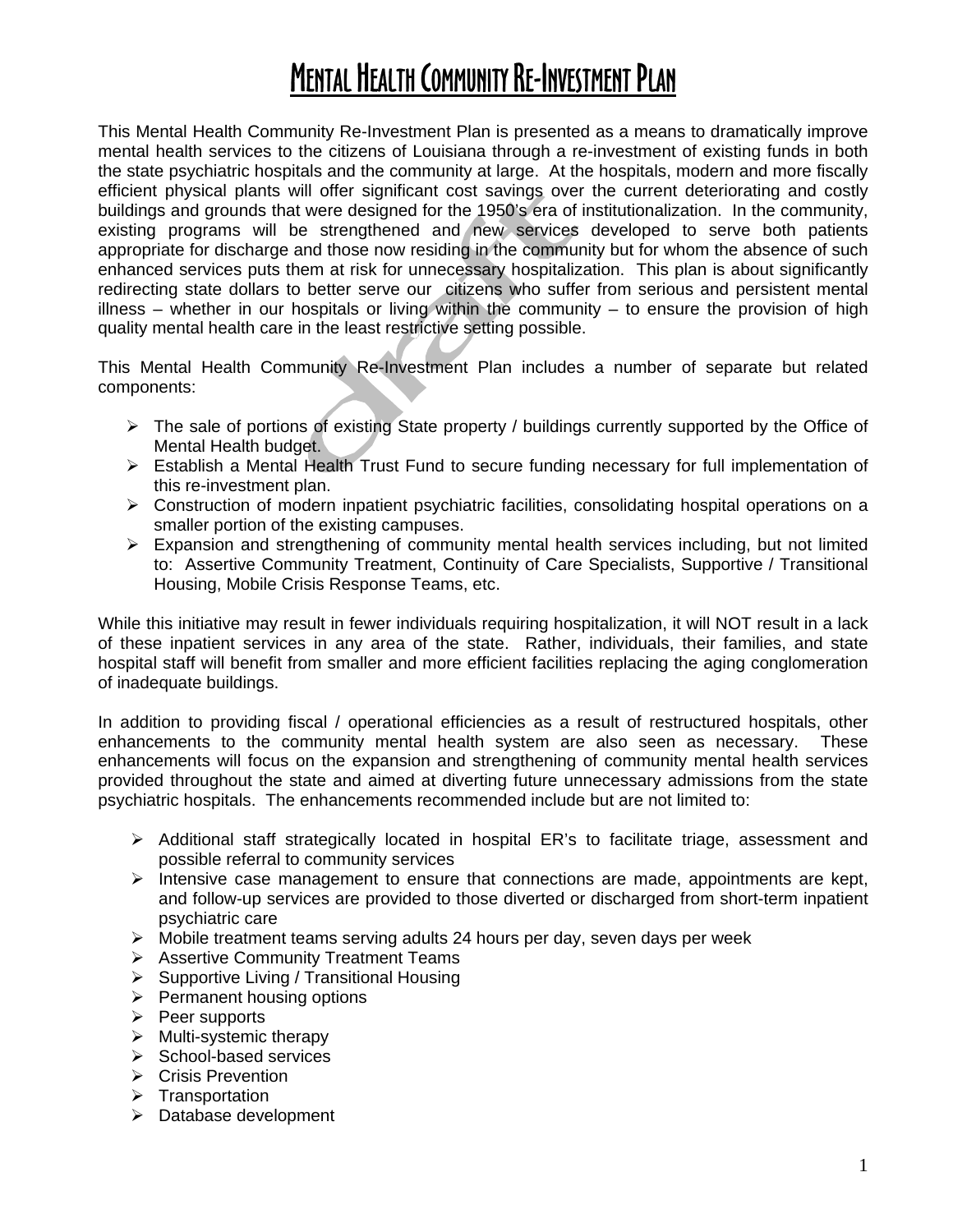Provision of these services will improve the availability and effectiveness of community mental health treatment and avert the unnecessary hospitalization of a significant number of consumers who, with such services, would be enabled to attain an improved quality of life and remain within their communities.

The array of community mental health enhancements listed above are the result of many hours of discussion and feedback, over the course of approximately two years, between OMH Region VII administrative staff and Louisiana State University Science Health Center (LSUSHC) in Shreveport, Department of Psychiatry staff. These proposed enhancements are also consistent with existing model programs for crisis response systems, recognized essential components in mental health continuum of services, and consistent with Best Practices in Mental Health Care. The Assertive Community Treatment model is considered an evidence-based practice and is part of a nationwide implementation / demonstration effort supported by SAMHSA (Substance Abuse and Mental Health Service Administration). The process or methodology for implementing this crisis continuum is also consistent with the recently developed CART process in Louisiana.

## **DEFINITIONS OF THE COMPONENTS OF THE PROPOSED RE-INVESTMENT PLAN:**

## ENHANCEMENTS TO (PRIORITY) EMERGENCY ROOM STAFF (ADULT / YOUTH)

Emergency rooms routinely become holding placements for those who present in severe psychiatric distress. By enhancing the emergency room's ability to triage and refer those individuals for whom community services are available, limited inpatient services will not be unnecessarily utilized, allowing service to those in need of inpatient care. The enhancement will be accomplished by employing licensed social workers / counselors to increase the capability of the ER to provide for triage and referral to the proposed continuum of community mental health services.

#### CRISIS INTERVENTION UNIT (ADULT)

The facility is focused on provision of single entry point into multiple treatment systems, with linkage to those systems. The intent is to facilitate placement of the patient to the most appropriate treatment agency and least restrictive environment. The hospital based, will be in the region's largest emergency room and trauma center. This is based on a psychiatric ER model with observation rooms for those requiring a secure environment or those who have medical issues to be assessed. The hospital will be staffed with nurses, social workers, and psychiatrists, including psychiatric residents.

#### INTEGRATED CARE COORDINATION (ADULT / YOUTH)

Often, as individuals are referred to community-based services, appointments are not kept, prescriptions are not filled, medications are not continued, and symptoms recur and exacerbate, resulting in a return to crisis. Integrated care coordination will ensure that linkages with services within and outside of Mental Health are successful, through the provision of support services as well as through monitoring receipt of these services on behalf of the client. Given the nature of the presenting problems being addressed through this process, the staff providing integrated care coordination will maintain lower caseload sizes and require higher levels of professional training than those working in a traditional case management model of service coordination.

#### MOBILE TREATMENT TEAMS (ADULT / YOUTH)

Provides assertive outreach, assessment, crisis intervention with linkage to necessary support services in the individual's own environment. The purpose of this level of intervention is to resolve the immediate crisis until such time that an appropriate array of routine services (ACT, Outpatient MH care, day treatment, etc.) can be implemented based on the individual's need for ongoing supports / services. The assessment / intervention team will consist of two staff, one licensed professional and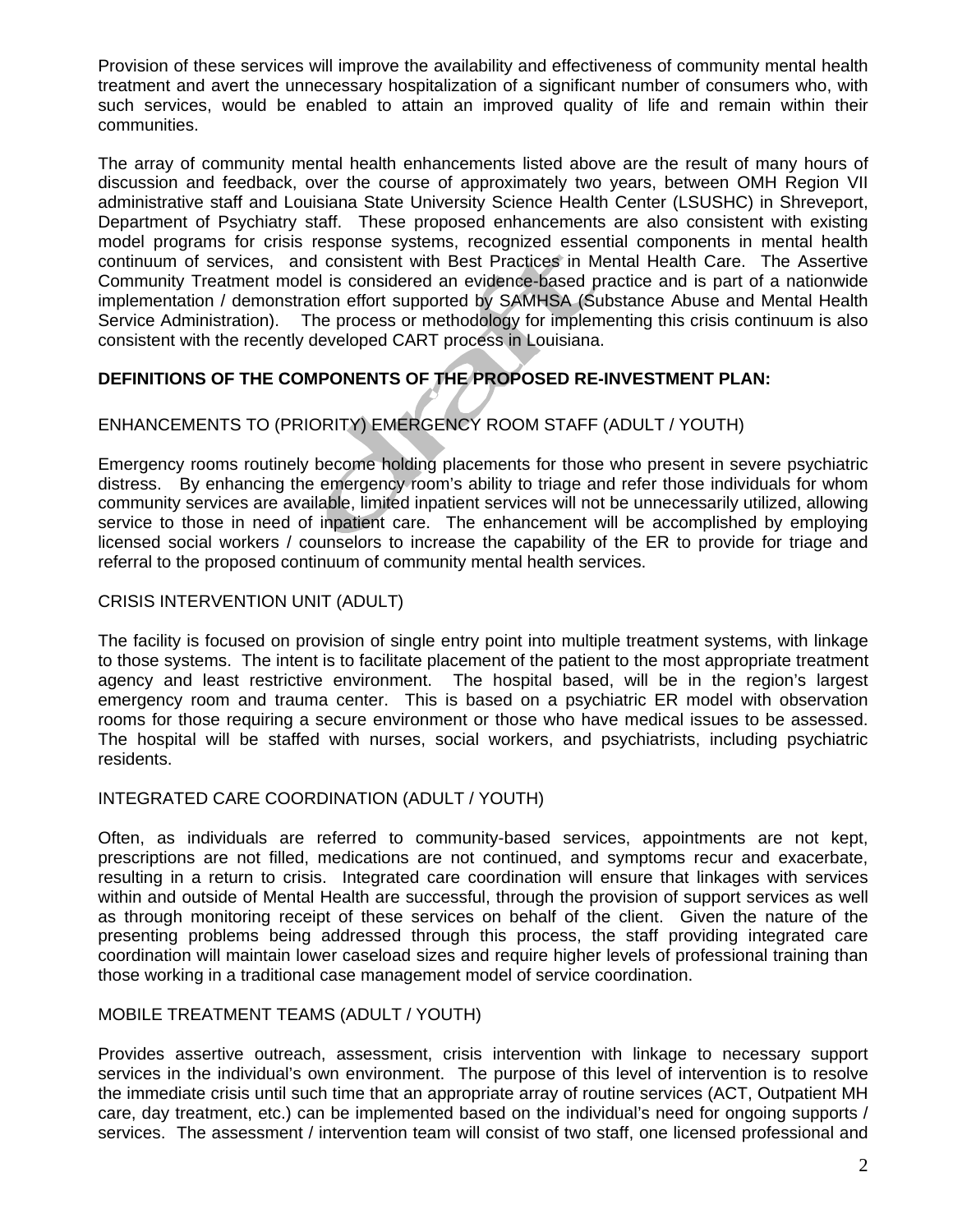one para-professional, with physician consultation available by phone as needed. This process has worked effectively in the Child-Adolescent Response Team (CART) process utilizing contracted Mental Health Rehabilitation Services (MHRS) staff / programs trained to provide crisis coverage region wide.

#### ASSERTIVE COMMUNITY TREATMENT TEAMS (ADULT / YOUTH)

A multi-disciplinary clinical team approach of providing 24-hour intensive community services in the individual's natural setting that help individuals with serious mental illness live in the community. Eligible individuals will be referred from community providers, mobile treatment teams and inpatient psychiatric hospitals, having been determined to require ongoing supervision and intensive community based treatment due to previous history of non-compliance or treatment failure and repeated presentation for hospital services.

#### SUPPORTIVE HOUSING / SAFE HAVEN (ADULT)

Persons with mental illnesses often need the support of community mental health services to be able to maintain housing in the community. They also need a full continuum of housing, from crisis residential facilities through permanent supportive housing. This component of the Community Mental Health Re-Investment plan would provide a continuum of supports within a single housing environment, based on individual need. These supports would enable consumers to live in the community and receive help in obtaining an income through either employment or disability benefits. A housing location within the community (supported through local homeless coalitions, HUD funding, etc.) can ensure that clients are enabled to move to more independent living according to their own individual ability and desire. The expectation will be that these programs will be able to offer a range of placement / housing alternatives through the use of flexible staffing.

#### PERMANENT HOUSING (ADULT)

The Department of Housing and Urban Development is moving away from funding temporary housing situations for the homeless and for the mentally ill. In part, recognizing that although persons with mental illness have varying needs for support at different times in their recovery, their housing does not necessarily have to change as those needs change. A variety of housing options with support services will allow for a more complete continuum of housing options to be available given the individual needs and preferences of those clients served. It often involves providing the support services that a person needs in the persons own home. It can also incorporate the provision of support services within a designated living site such as an apartment complex or group home. This continuum of housing options and supports will enhance patient flow through psychiatric acute units, hospitals, to the community.

#### SUPPORTED EMPLOYMENT (ADULT)

Employment specialists providing a continuum of supports necessary to achieve competitive work in integrated work settings consistent with the strengths, resources, priorities, concerns, abilities, capabilities, interests, and informed choice of the individuals, for individuals with the most significant disabilities for whom competitive employment has not traditionally occurred; or for whom competitive employment had been interrupted or intermittent as a result of a significant disability.

#### FLEXIBLE FUNDS (ADULT / YOUTH)

The purpose of flexible funds would be to access needed supports, services or goods to achieve, maintain or improve individual/family community living status and level of functioning in order to continue living in the community. Flexible funds would only be utilized when the need is clinically indicated and that need could not be met through other community sources. Flexible funds would be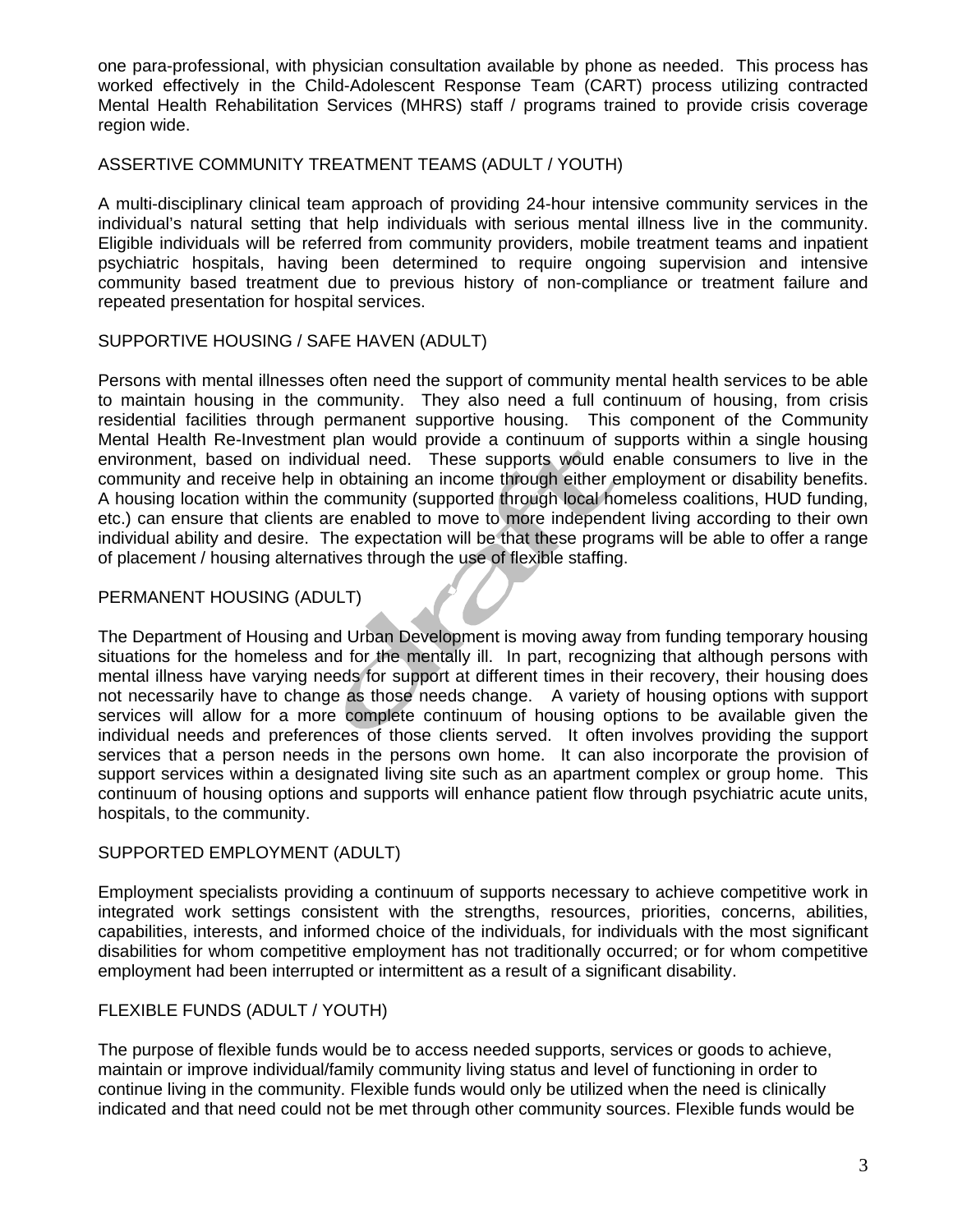administered either directly by the regional Mental Health office or through a contract between a nonprofit agency and the regional Mental Health office.

#### CRISIS PREVENTION (ADULT / YOUTH)

These services would be oriented to persons who have not been identified as needing clinical treatment/intervention, or whose condition is thought to be able to be arrested by preventive intervention. These services typically will involve promotion of positive behaviors and mental health practices, increasing necessary and sufficient supports as a mechanism for preventing deterioration, or training recipients with information regarding recognition and coping effectively with risk factors.

#### PEER SUPPORT (ADULT)

Peer support is a system of giving and receiving help founded on key principles of respect, shared responsibility, and mutual agreement of what is helpful. Peer support is about understanding another's situation empathically through the shared experience of emotional and psychological pain. When people find affiliation with others whom they feel are "like" them, they feel a connection. This connection or affiliation fosters development of trust and as trust builds in the relationship, new ways of thinking, doing and living become possible. This dynamic has been referred to as "mutual empowerment." Roles of peer supporters relate to helping individuals understand and manage their illness, providing emotional support, helping individuals follow through on goals and action plans, advocating for individuals, helping individuals reestablish social networks, decreasing isolation of individuals, and accessing community resources.

#### WARM LINES (ADULT / YOUTH)

"Warm line" is a generic term for a non-emergency, non-crisis support and referral telephone response service. They offer immediate access to live help and are a cost-effective alternative to crises lines. Warm lines are often staffed by consumer peers, medical or other professionals, consumer advocates and/or volunteers.

#### WRAP (WELLNESS RECOVERY ACTION PLANS) – (ADULT)

The Wellness Recovery Action Plan is a popular symptom monitoring and response system that is being used all over the world; it teaches about wellness tools and strategies, such as medication management, getting good health care, stress reduction, diet, exercise, changing negative thoughts to positive, and developing a wellness lifestyle. It is a structured system for monitoring uncomfortable and distressing symptoms, and, through planned responses, reducing, modifying or eliminating those symptoms. It also includes plans for responses from others when symptoms have made it impossible for an individual to continue to make decisions, take care of himself and keep himself safe.

#### ADVANCE DIRECTIVES (ADULT)

Advance directives are designed to establish a person's preferences for treatment if the person becomes incompetent in the future or unable to communicate those preferences to treatment providers.

#### SPECIAL NEEDS SUPPORT GROUPS (ADULT / YOUTH)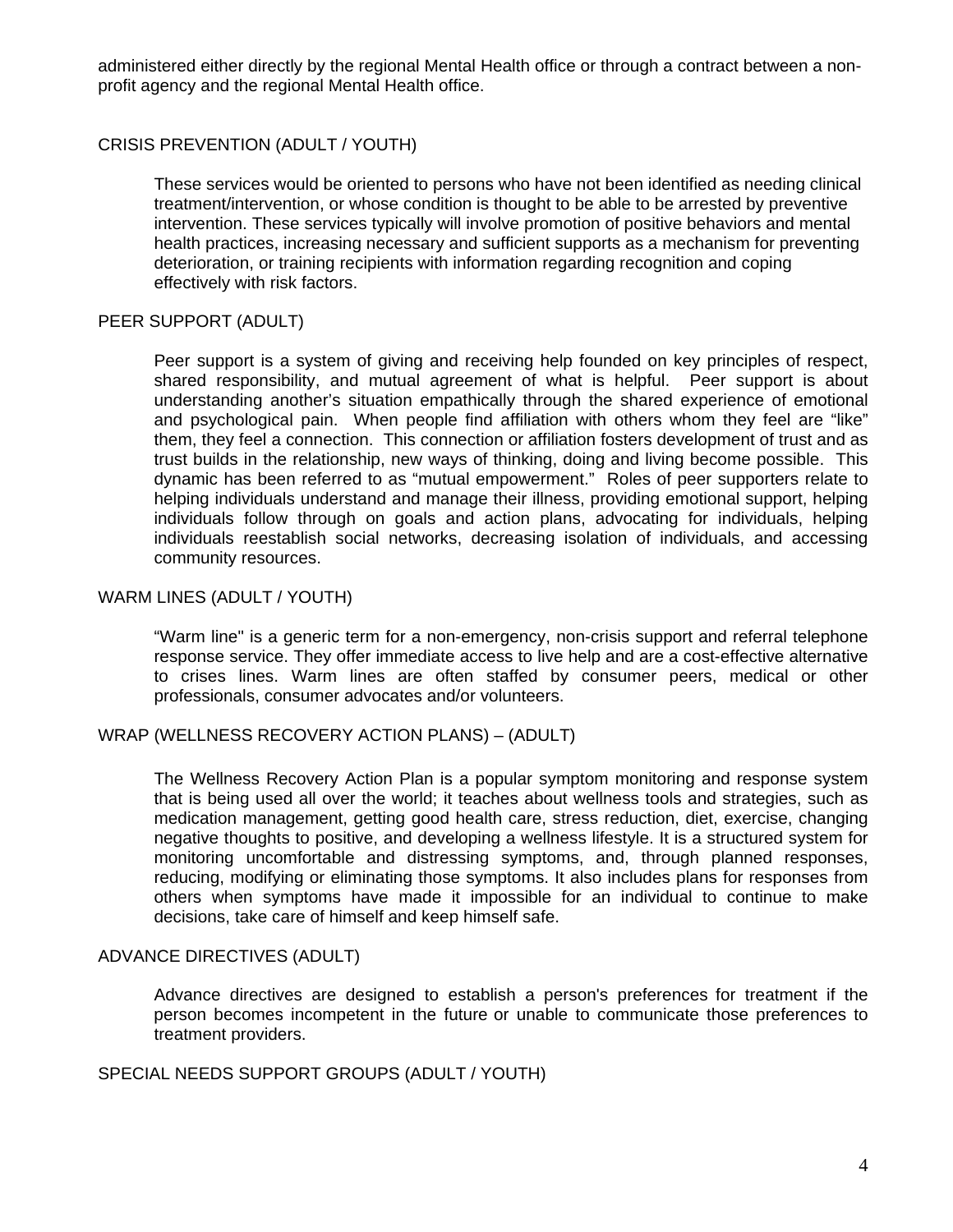Individuals with mental health illnesses often have major physical or emotional problems in addition to their primary diagnosis. Examples include HIV/AIDS, diabetes and sexuality. It has been proven that support groups foster an environment for growth among individuals.

#### SCHOOL- BASED SERVICES (YOUTH)

As currently configured within the State, school-based services would entail placement of clinical mental health staff housed within Office of Public Health school-based clinic for the purpose of providing comprehensive in-school and in-home services to students with EBD and their families as part of comprehensive health services.

#### MULTI-SYSTEMIC TREATMENT (YOUTH)

MST is an intensive family and community-based treatment program that works to achieve behavior change in the adolescent's natural environment, by using the strengths of each of the systems with which the adolescent is involved including school, home and neighborhood. MST is a time-limited treatment that aims to empower families to be independent of the multiple agencies with whom they may have contact.

#### RESIDENTIAL – OUT OF HOME OPTIONS

#### Therapeutic Foster Care

The least restrictive form of out-of-home therapeutic placement for children with severe emotional disorders. Care is delivered in private homes with specially trained foster parents. The combination of family-based care with specialized treatment interventions creates "a therapeutic environment in the context of a nurturing family home".

#### Group Homes

Out-of-home placement that provides a therapeutic environment and program to treat youth experiencing EBD. Provided in homes which typically serve anywhere from five to ten youth and provide an array of therapeutic interventions. To be distinguished from residential treatment centers by the number of youth served and structural organization of facilities (campus-based versus community-based).

#### Residential Treatment

The second most restrictive form of care (next to inpatient hospitalization) for children with severe mental disorders. A 24-hour facility which offers mental health treatment in settings ranging from those that are similar to psychiatric hospitals to those that more closely resemble group homes or halfway houses. Intended to provide for the mental health needs of youth who require long-term care with intensive supports and professional interventions.

#### TRANSPORTATION

Transportation is often a critical need for individuals in crisis to facilitate access to the appropriate level of care. This need can be met through agreements with local law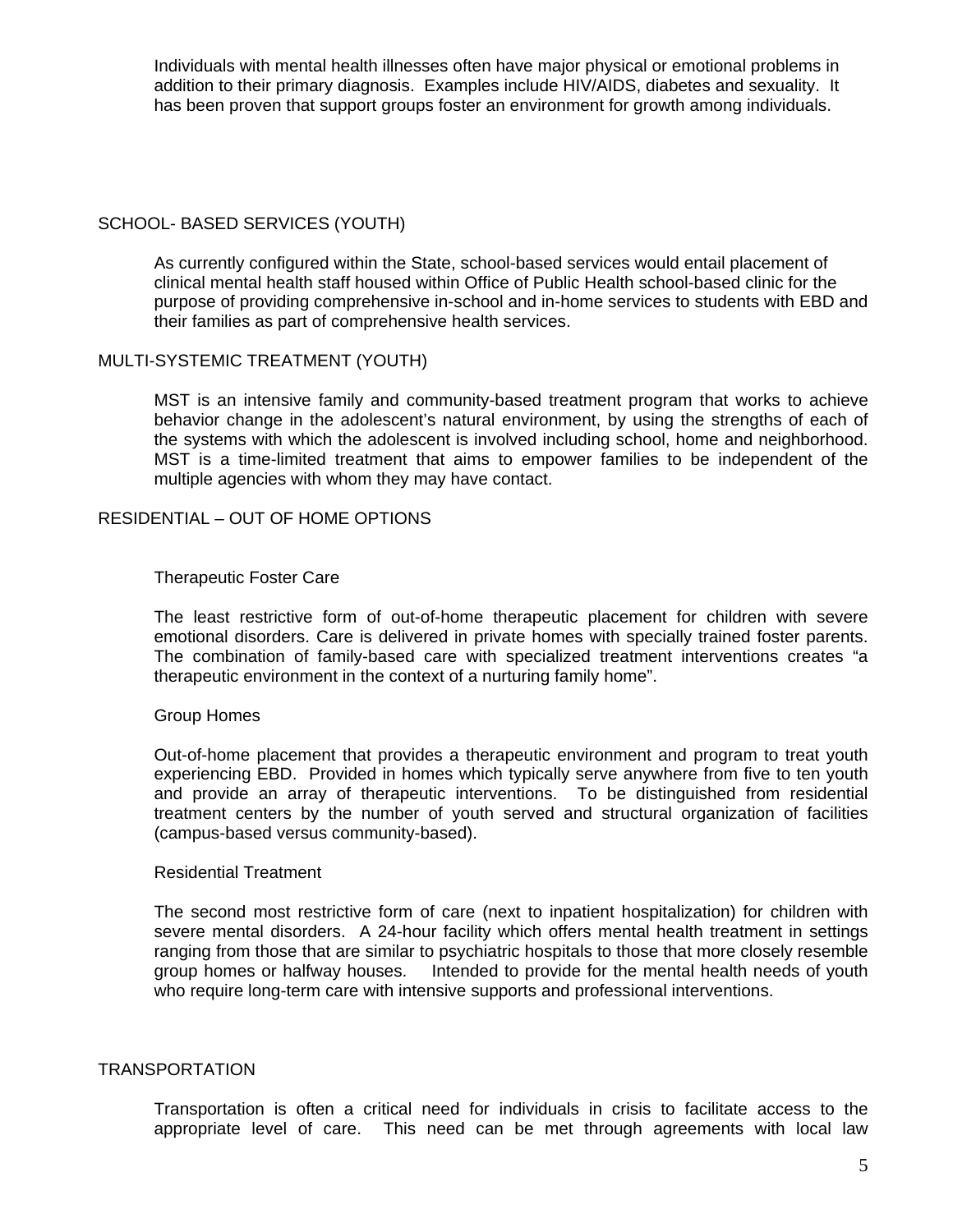enforcement agencies, local transportation companies, and/or contracted agencies or individuals. Services can typically be arranged in a more cost effective manner by establishing per mile or trip fees in advance. The type of transportation required would be dependent on the level of functioning of the client in crisis.

#### DATABASE DEVELOPMENT / INFORMATION MANAGEMENT

A significant component of this crisis continuum will be the development of a database to track utilization, ensure continuity of care, and expedite information sharing to meet the needs of those in crisis. We are currently exploring possibilities for this data system, both within the Office of Mental Health and through a private organization, Bowman Internet Systems who offers a unique tool known as "Service Point."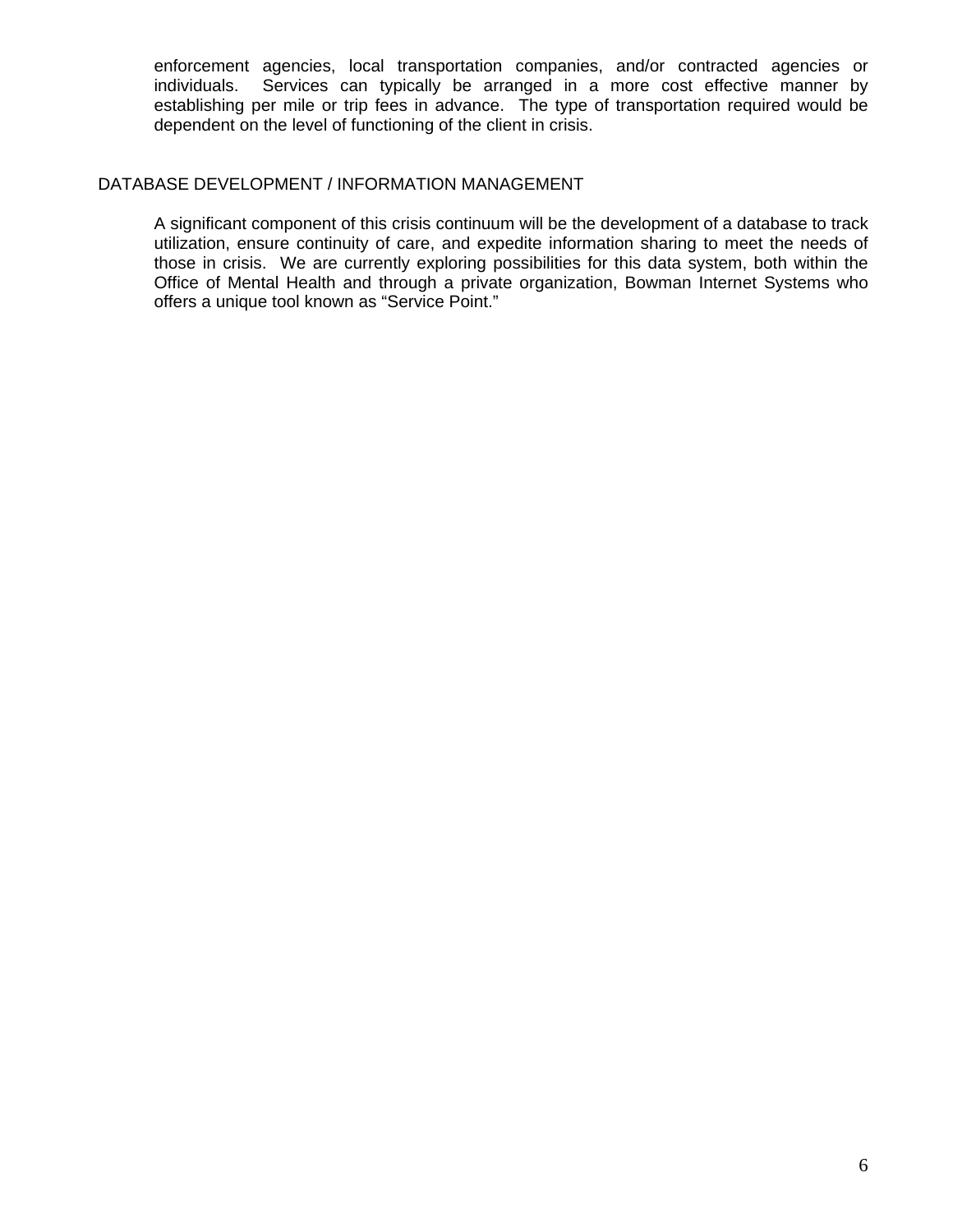# **BUDGET DRAFT** (Per Region – Adult Continuum)

| <b>Service</b>                                                                        | <b>Capacity</b>                       | <b>Budget</b>                                                       |                 |
|---------------------------------------------------------------------------------------|---------------------------------------|---------------------------------------------------------------------|-----------------|
| ER- Triage / Assessment (Licensed Social Worker /                                     | $10 - 15$ per day / per staff         | Personnel (3 Staff)                                                 | \$120,000       |
| <b>Professional Counselor)</b>                                                        |                                       | <b>Travel</b>                                                       | 500             |
|                                                                                       |                                       | Acquisitions(Computer)<br><b>Supplies</b>                           | 5,250<br>1,000  |
|                                                                                       |                                       |                                                                     | \$126,750       |
| <b>System Management</b>                                                              |                                       | Personnel                                                           | \$50,000        |
| Licensed Social Worker / Counselor                                                    |                                       | Travel                                                              | 1,000           |
|                                                                                       |                                       | Acquisitions(Computer)                                              | 2,500           |
|                                                                                       |                                       | <b>Supplies</b>                                                     | 375             |
|                                                                                       |                                       |                                                                     | \$53,875        |
| <b>Crisis Intervention Unit</b>                                                       | 8 bed, 23 hour unit                   |                                                                     | \$1,507,721     |
| Located in the Region's largest Emergency Room / Acute Unit                           |                                       |                                                                     |                 |
| <b>Integrated Care Coordinators</b>                                                   | $10 - 15$ cases per staff             | Personnel (4 staff)                                                 | \$199,500       |
|                                                                                       |                                       | Travel<br>Acquisitions                                              | 8,000           |
|                                                                                       |                                       | (computers, cellphones)                                             | 13,500          |
|                                                                                       |                                       | Supplies                                                            | 2,500           |
|                                                                                       |                                       |                                                                     | \$221,000       |
| Mobile Treatment Team (One Licensed Social Worker /                                   | $1 - 2$ contacts per shift, per team, | Personnel (4 teams)                                                 | \$293,333       |
| Counselor and One Para-Professional, on-call physician, per                           | depending<br>location<br>and<br>on    | Travel                                                              | 8,000           |
| intervention team)                                                                    | intervention needed.                  | Acquisitions<br>(computers, cell phones)                            | 20,000          |
|                                                                                       |                                       | <b>Supplies</b>                                                     | 2,000           |
|                                                                                       |                                       |                                                                     | \$323,333       |
| <b>Assertive Community Treatment</b>                                                  | 50 - 70 clients per year              | Personnel (2 Teams)                                                 | \$530,000       |
| 1 Physician on-call (rotating)                                                        |                                       | Travel                                                              | 12,000          |
| 1 Psychiatric Nurse                                                                   |                                       | Acquisitions                                                        |                 |
| 1 Licensed MH Professional                                                            |                                       | (computer, cell phones)<br>Supplies                                 | 15,000<br>3,000 |
| 2 Para-Professionals                                                                  |                                       |                                                                     | \$560,000       |
|                                                                                       | $30 - 36$ (across 3 locations)        | \$60.00 Per Diem                                                    | \$788,400       |
| Supportive Housing/ Safe Haven *                                                      |                                       | (12 clients x 365 days)                                             |                 |
| 24 hr supports / supervision in a residential setting                                 |                                       |                                                                     |                 |
| Psychiatric management coordination<br><b>Medication monitoring</b>                   |                                       | *Use of HUD funds would require                                     |                 |
| Ability to intervene in crisis situations                                             |                                       | substantially less State General Funds                              |                 |
| Structured Day time activities related to treatment plan                              |                                       | for Safe Haven - Barrier is that most<br>local Homeless Continuum's | have            |
| Beds set aside for Crisis Respite                                                     |                                       | utilized or allocated their bonus funds                             |                 |
|                                                                                       |                                       | through HUD.                                                        |                 |
|                                                                                       |                                       |                                                                     |                 |
|                                                                                       |                                       |                                                                     | \$788,400       |
|                                                                                       |                                       |                                                                     |                 |
| <b>Permanent Housing</b><br>HUD requires a 20% match for services and a 25% match for |                                       |                                                                     |                 |
| operations of housing programs. Since many regions have                               |                                       |                                                                     |                 |
|                                                                                       |                                       |                                                                     |                 |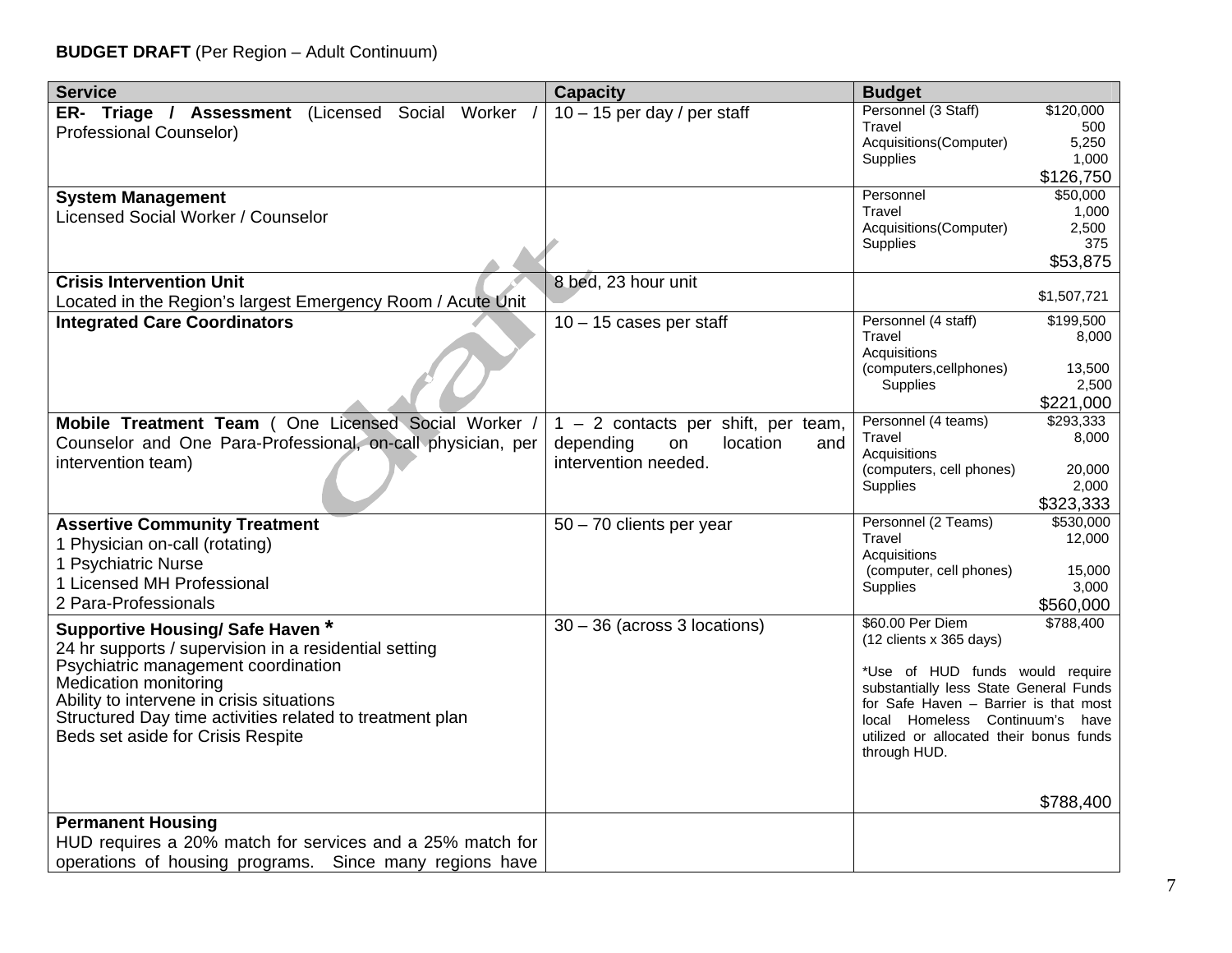| maxed out on HUD housing continuum allocations, we will have<br>to rely on "bonus / Super NOFA" money available for<br>permanent housing.                                                      |                                                                                                                                                                           |                                                                                                                          |  |
|------------------------------------------------------------------------------------------------------------------------------------------------------------------------------------------------|---------------------------------------------------------------------------------------------------------------------------------------------------------------------------|--------------------------------------------------------------------------------------------------------------------------|--|
| <b>SHELTER + CARE</b><br>Rental Vouchers for homeless with staff support as needed                                                                                                             |                                                                                                                                                                           | \$66,000                                                                                                                 |  |
| <b>GROUP HOME</b><br>24 hr supports / supervision in a residential setting<br>Psychiatric management coordination<br><b>Medication Monitoring</b><br>Ability to intervene in crisis situations | 10 - 12 per location \$60.00 per diem<br>(12 clients x 365 days)                                                                                                          | \$262,000                                                                                                                |  |
| SUPERVISED APARTMENTS<br>24 hour staff availability on site                                                                                                                                    | 20 units                                                                                                                                                                  | Required HUD match<br>\$45,000<br>(@ 20% Services, 25% Operations)                                                       |  |
| <b>Supported Employment</b><br>4 supported employment specialists                                                                                                                              | +45 consumers per year                                                                                                                                                    | \$373,000<br>Personnel<br>\$134,000<br>Travel<br>\$4,000<br>Acquisitions<br>\$13,500<br>\$2,500<br>Supplies<br>\$154,000 |  |
| <b>Crisis Prevention</b><br>Peer Supports<br><b>Warm Lines</b><br><b>WRAP</b><br><b>Advance Directives</b><br><b>Support Groups</b>                                                            | 200 Served Per Year<br>10 -20 WRAP plans develop per year<br>10-25 Clients served per year<br>5-10 Advance directives developed per<br>vear<br>25 Clients served per year | Personnel<br>\$58,650<br>Travel / Training<br>27,250<br>Acquisitions<br>9,000<br>Supplies<br>2,500<br>\$97,400           |  |
| <b>Primary Health</b>                                                                                                                                                                          |                                                                                                                                                                           |                                                                                                                          |  |
| <b>Transportation</b><br>Transportation to and between service components, Trained<br>transport personnel                                                                                      | 625 per year                                                                                                                                                              | (\$2.00 per mile maximum distance of<br>80 miles round trip per incident)<br>\$100,000                                   |  |
| <b>Database Development</b>                                                                                                                                                                    |                                                                                                                                                                           | \$50,000                                                                                                                 |  |
| <b>TOTAL</b> (per region)                                                                                                                                                                      |                                                                                                                                                                           | \$2,842,758                                                                                                              |  |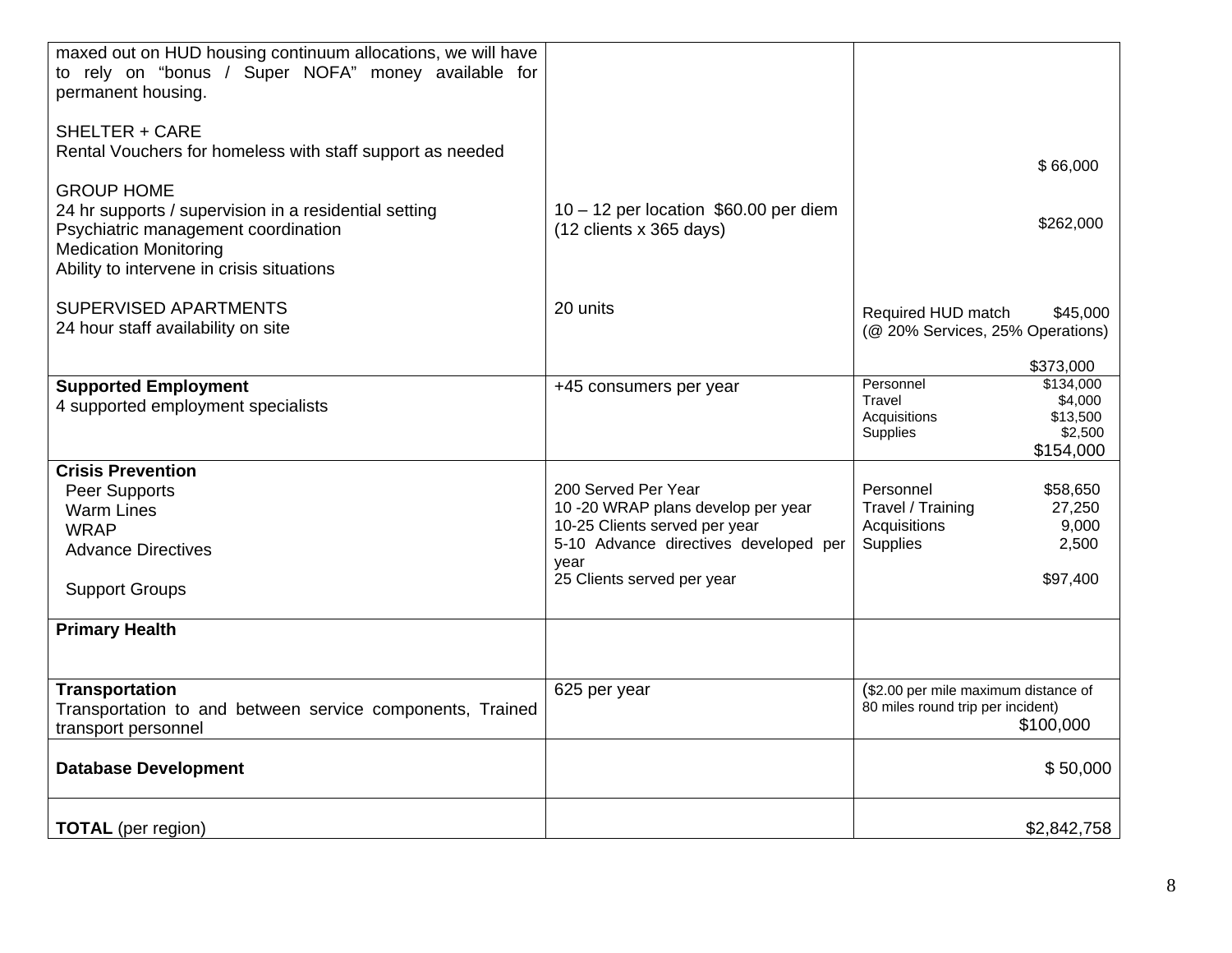# **BUDGET DRAFT** (Per Region – Children's Continuum)

| <b>Service</b>                                              | <b>Capacity</b>                         | <b>Budget</b>                                                  |
|-------------------------------------------------------------|-----------------------------------------|----------------------------------------------------------------|
| ER- Triage / Assessment (Licensed Social Worker /           | $10 - 15$ per day / per staff           | Personnel (3Staff)                                             |
| <b>Professional Counselor)</b>                              |                                         | Travel<br><b>Acquisitions (Computer)</b>                       |
|                                                             |                                         | Supplies                                                       |
|                                                             |                                         | (SEE ADULT PLAN)                                               |
| <b>System Management</b>                                    |                                         | Personnel                                                      |
| Licensed Social Worker / Counselor                          |                                         | Travel                                                         |
|                                                             |                                         | <b>Acquisitions (Computer)</b><br>Supplies                     |
|                                                             |                                         | (SEE ADULT PLAN)                                               |
| <b>Crisis Intervention Unit</b>                             | $10 - 20$ per day                       | \$1,507,721                                                    |
| Located in the Region's largest Emergency Room / Acute Unit |                                         |                                                                |
| <b>Integrated Care Coordinators</b>                         | 10 - 15 cases per staff                 | \$199,500<br>Personnel(4 staff)                                |
|                                                             |                                         | Travel<br>8,000                                                |
|                                                             |                                         | Acquisitions                                                   |
|                                                             |                                         | (computers, cellphones)                                        |
|                                                             |                                         | 13,500                                                         |
|                                                             |                                         | <b>Supplies</b><br>2,500                                       |
|                                                             |                                         | \$221,000<br>Personnel                                         |
| Mobile Treatment Team (One Licensed Social Worker /         | $1 - 2$ contacts per shift, per team,   | Travel                                                         |
| Counselor and One Para-Professional, on-call physician, per | depending<br>location<br>on<br>and      | Acquisitions                                                   |
| intervention team)                                          | intervention needed.                    | (computers, cell phones)                                       |
|                                                             |                                         | <b>Supplies</b>                                                |
| <b>Assertive Community Treatment</b>                        |                                         | (Current Service Available)<br>Personnel (1 Team)<br>\$265,000 |
|                                                             | $25 - 35$ clients per year              | Travel<br>6,000                                                |
| 1 Physician on-call (rotating)                              |                                         | Acquisitions                                                   |
| 1 Psychiatric Nurse<br>1 Licensed MH Professional           |                                         | (computer, cell phones)<br>7,500                               |
|                                                             |                                         | <b>Supplies</b><br>1,500                                       |
| 2 Para-Professionals                                        |                                         | \$280,000<br>(Not Region III or VII)                           |
| <b>Crisis Respite (Out of Home)</b>                         | 120 days per<br>\$150.00 per diem @     | \$18,000                                                       |
|                                                             | year                                    |                                                                |
|                                                             |                                         |                                                                |
|                                                             |                                         | \$18,000                                                       |
| <b>Residential - Out of Home Options</b>                    |                                         |                                                                |
| <b>Therapeutic Foster Care</b>                              | 10 – 12 per year $@$ \$2,500 per family | \$30,000                                                       |
|                                                             |                                         |                                                                |
|                                                             |                                         | \$241,000                                                      |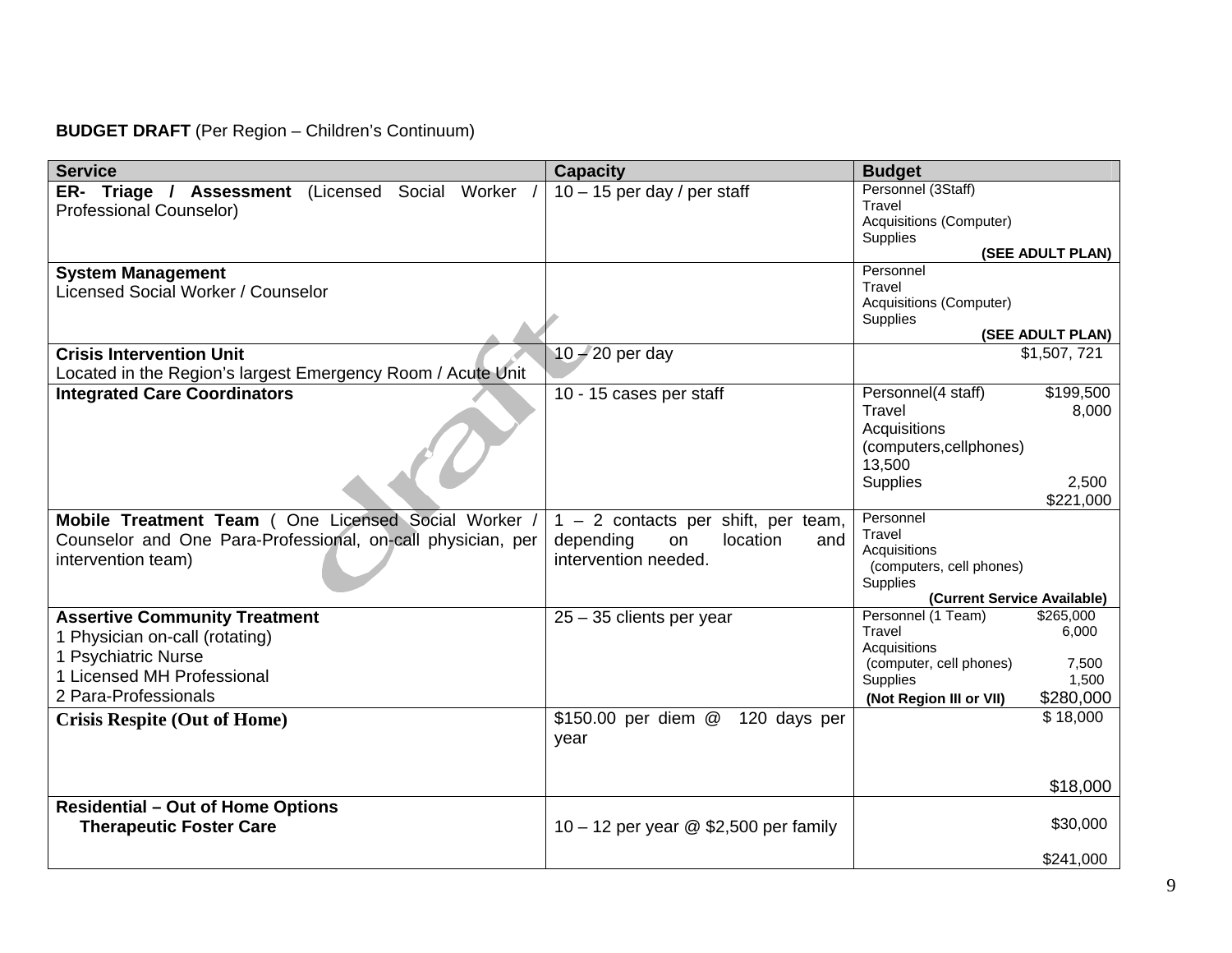| <b>Group Home</b><br><b>Residential Treatment</b>                                                                 | \$125 per diem for 6 youth @ 322<br>days<br>\$200 per diem for 12 youth @ 365<br>days |                                                                                        | \$876,000                                        |
|-------------------------------------------------------------------------------------------------------------------|---------------------------------------------------------------------------------------|----------------------------------------------------------------------------------------|--------------------------------------------------|
|                                                                                                                   |                                                                                       |                                                                                        | \$1,147,000                                      |
| <b>MST</b> - Multi-Systemic Therapy                                                                               | \$5,000 per child per year, $15 - 25$<br>youth per year                               |                                                                                        | \$125,000                                        |
| <b>SCHOOL BASED SERVICES</b><br>1 - Licensed Clinical Staff per School Based Health Clinic<br>(51 Statewide 2003) | 30 youth per clinician                                                                | Personnel (1 staff)<br>(4 per region)                                                  | \$40,000                                         |
|                                                                                                                   |                                                                                       |                                                                                        | \$160,000                                        |
| <b>Crisis Prevention</b><br>Peer Supports<br><b>Support Groups</b><br><b>Warm Line</b>                            | 200 served per year                                                                   | Personnel<br>Travel / Training<br>Acquisitions<br><b>Supplies</b>                      | \$58,650<br>27,250<br>9,000<br>2,500<br>\$97,400 |
| <b>Transportation</b><br>Transportation to and between service components, Trained<br>transport personnel         | 625 per year                                                                          | (\$2.00 per mile maximum distance of<br>80 miles round trip per incident)<br>\$100,000 |                                                  |
| <b>Database Development</b>                                                                                       |                                                                                       |                                                                                        | (See adult plan)                                 |
| <b>TOTAL</b> (per region)                                                                                         |                                                                                       |                                                                                        | \$3,656,121                                      |